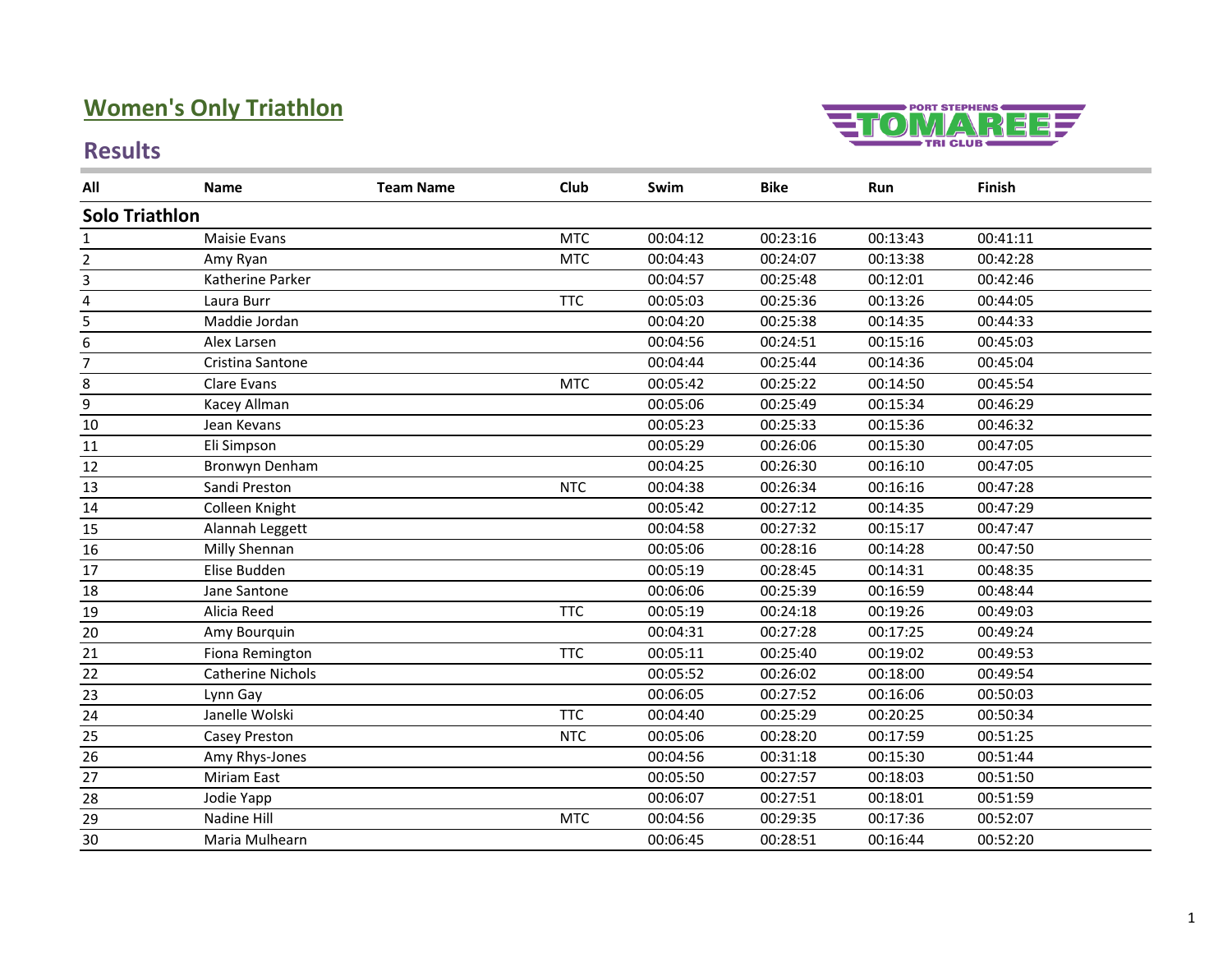## **Women's Only Triathlon**

#### **Results**



| All | <b>Name</b>            | <b>Team Name</b> | Club       | Swim     | <b>Bike</b> | Run      | Finish   |
|-----|------------------------|------------------|------------|----------|-------------|----------|----------|
| 31  | Amy Summerville        |                  |            | 00:05:01 | 00:32:28    | 00:16:09 | 00:53:38 |
| 32  | Oonagh Treble          |                  |            | 00:08:03 | 00:29:43    | 00:16:24 | 00:54:10 |
| 33  | Karen Davies           |                  |            | 00:02:47 | 00:29:57    | 00:21:50 | 00:54:34 |
| 34  | Katherine Burke        |                  | <b>NTC</b> | 00:05:13 | 00:27:26    | 00:22:03 | 00:54:42 |
| 35  | Jamie Koppelhuber      |                  |            | 00:04:44 | 00:34:15    | 00:16:33 | 00:55:32 |
| 36  | Karen Crighton         |                  |            | 00:05:39 | 00:29:49    | 00:20:09 | 00:55:37 |
| 37  | Kaitlyn Shaw           |                  |            | 00:05:08 | 00:32:56    | 00:18:28 | 00:56:32 |
| 38  | Jennie Summerville     |                  |            | 00:06:20 | 00:31:51    | 00:19:04 | 00:57:15 |
| 39  | Zoe Fox                |                  |            | 00:05:05 | 00:31:45    | 00:20:42 | 00:57:32 |
| 40  | Sally Timms            |                  |            | 00:06:14 | 00:29:34    | 00:21:47 | 00:57:35 |
| 41  | Alessandra Barnes      |                  |            | 00:07:56 | 00:31:16    | 00:19:12 | 00:58:24 |
| 42  | Kristie Ferguson       |                  |            | 00:06:02 | 00:30:14    | 00:22:17 | 00:58:33 |
| 43  | Sheree Gibson          |                  |            | 00:06:51 | 00:30:37    | 00:21:07 | 00:58:35 |
| 44  | Christine Henry- Watt  |                  |            | 00:06:07 | 00:33:21    | 00:19:26 | 00:58:54 |
| 45  | Fiona Hartin           |                  |            | 00:05:33 | 00:31:49    | 00:22:13 | 00:59:35 |
| 46  | Joanne Ward            |                  |            | 00:06:40 | 00:32:59    | 00:21:11 | 01:00:50 |
| 47  | Lauren Highfield       |                  |            | 00:05:09 | 00:38:17    | 00:17:34 | 01:01:00 |
| 48  | Elizabeth Mitchell     |                  |            | 00:06:27 | 00:32:58    | 00:21:40 | 01:01:05 |
| 49  | Jillian Curran         |                  |            | 00:06:20 | 00:29:15    | 00:25:45 | 01:01:20 |
| 50  | <b>Bethany Taylor</b>  |                  |            | 00:05:07 | 00:37:56    | 00:19:45 | 01:02:48 |
| 51  | Melissa Murphy         |                  |            | 00:03:43 | 00:34:25    | 00:25:03 | 01:03:11 |
| 52  | Melissa Frankiewicz    |                  |            | 00:05:54 | 00:35:00    | 00:22:36 | 01:03:30 |
| 53  | Cheryl Hickey          |                  |            | 00:07:51 | 00:38:37    | 00:17:35 | 01:04:03 |
| 54  | Faye Hurwitz           |                  |            | 00:05:43 | 00:34:51    | 00:23:59 | 01:04:33 |
| 55  | Joanna Beloe           |                  |            | 00:07:16 | 00:39:32    | 00:19:06 | 01:05:54 |
| 56  | Janene Oborn           |                  |            | 00:06:56 | 00:37:28    | 00:23:18 | 01:07:42 |
| 57  | Ella Morison           |                  |            | 00:06:17 | 00:38:42    | 00:23:58 | 01:08:57 |
| 58  | <b>Verity Chappell</b> |                  |            | 00:07:58 | 00:38:46    | 00:24:01 | 01:10:45 |
| 59  | Stephanie Krupicka     |                  |            | 00:07:21 | 00:38:15    | 00:28:27 | 01:14:03 |
| 60  | Janie Hardacre         |                  |            | 00:09:25 | 00:37:04    | 00:27:47 | 01:14:16 |
| 61  | Cathy Diamond          |                  |            | 00:10:13 | 00:45:14    | 00:19:06 | 01:14:33 |